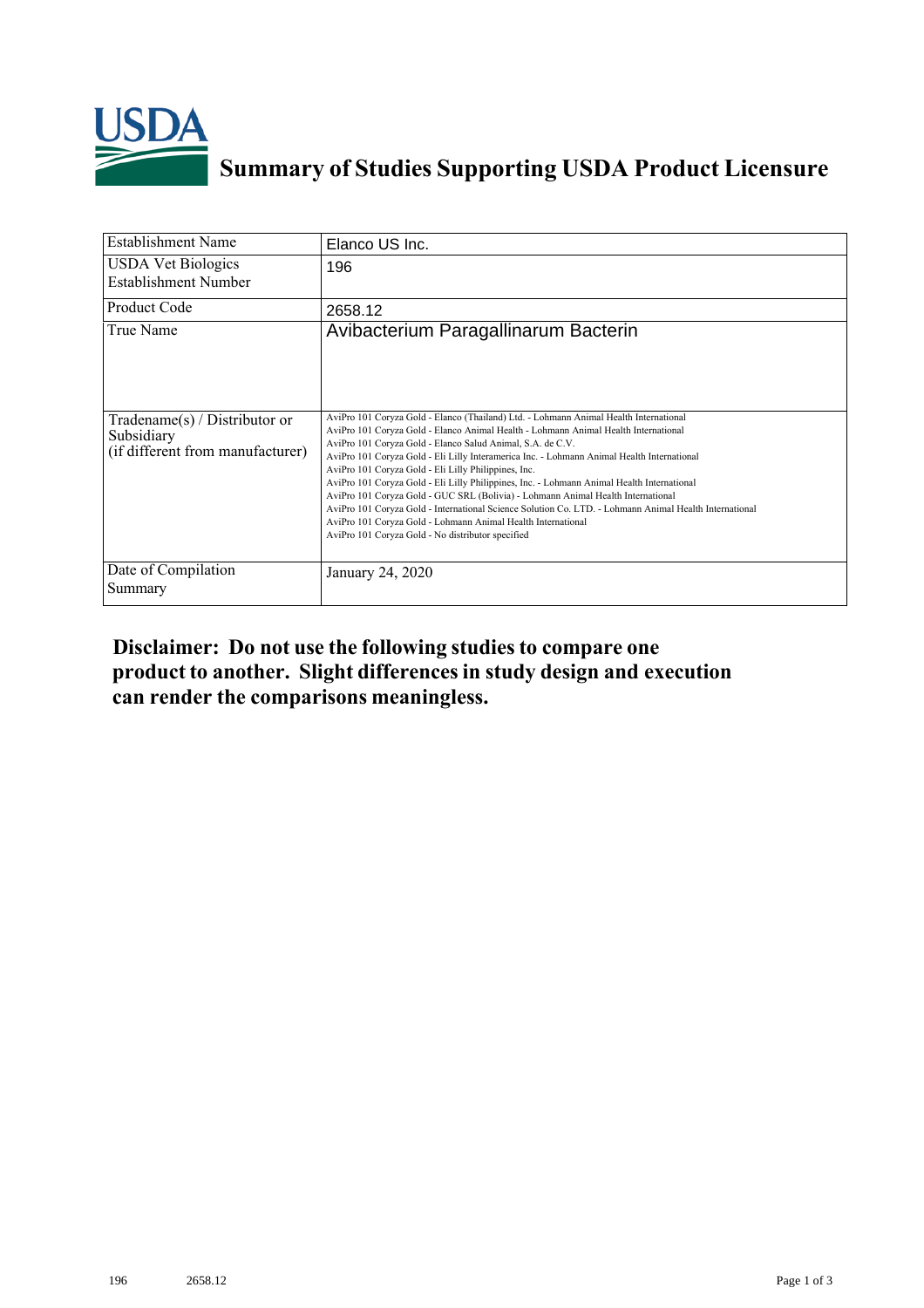| <b>Study Type</b>              | Efficacy                                                                                                                                                                                                                                                                                                                    |
|--------------------------------|-----------------------------------------------------------------------------------------------------------------------------------------------------------------------------------------------------------------------------------------------------------------------------------------------------------------------------|
| <b>Pertaining to</b>           | Avibacterium paragallinarum (formerly Haemophilus                                                                                                                                                                                                                                                                           |
|                                | paragallinarum)                                                                                                                                                                                                                                                                                                             |
| <b>Study Purpose</b>           | To demonstrate effectiveness against Haemophilus                                                                                                                                                                                                                                                                            |
|                                | paragallinarum                                                                                                                                                                                                                                                                                                              |
| <b>Product Administration</b>  | Subcutaneous injection                                                                                                                                                                                                                                                                                                      |
| <b>Study Animals</b>           | Chicken                                                                                                                                                                                                                                                                                                                     |
| <b>Challenge Description</b>   |                                                                                                                                                                                                                                                                                                                             |
| <b>Interval observed after</b> |                                                                                                                                                                                                                                                                                                                             |
| challenge                      |                                                                                                                                                                                                                                                                                                                             |
| <b>Results</b>                 | Study data were evaluated by USDA-APHIS prior to product<br>licensure and met regulatory standards for acceptance at the time<br>of submission. No data are published because this study was<br>submitted to USDA-APHIS prior to January 1, 2007, and APHIS<br>only requires publication of data submitted after that date. |
| <b>USDA Approval Date</b>      | March 5, 2004                                                                                                                                                                                                                                                                                                               |